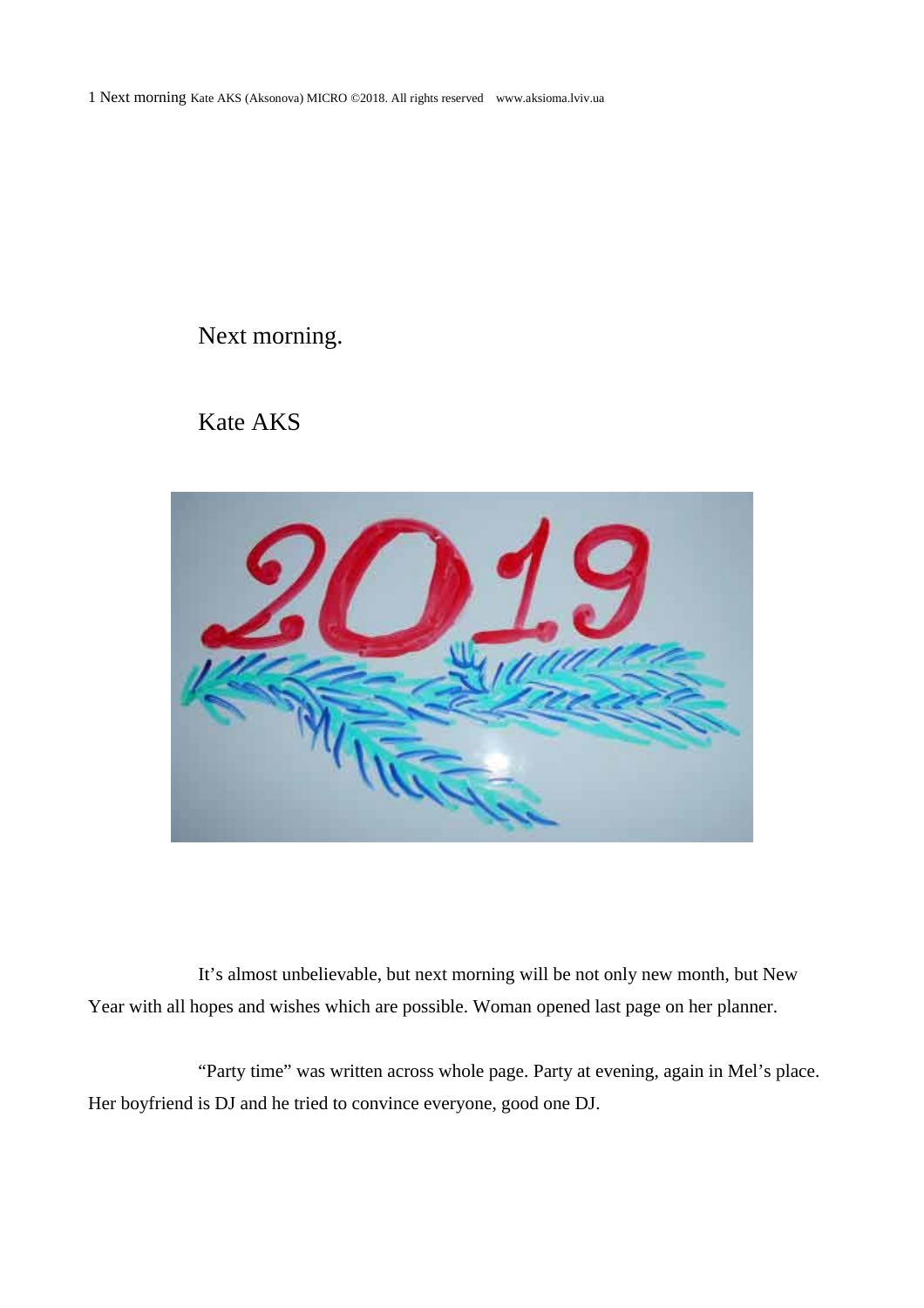On "to do list" she has only connected with party activities, like put in the little freezer bag from fridge sculpture of fantastic creature, which resembles not fit dragon with too big head, for which wasn't enough place in Mel's fridge.

At first Edna wore her snickers, she will add today's jog to attempt wore that silver dress which she bought on sale. She already comfortably stood in it and could sat on the tall bar chair, but in such moments she received problems with breathing. So for now only standing.

Edna opened door of her apartment and in the moment bumped on the large boxes in the corridor.

- Sorry. - Smiling man quickly put away boxes which was too close to Edna's door. - I'm your new neighbour – Ro.

- Ro? - Repeated Edna.

- Roland, it's our family's name. My grandpa is Roland, as my uncle also, so I'm just Ro, for easiness.

- Edna. - Simply answered woman. She was also named as her granny, but decided it is not such necessary information in first few seconds of meeting.

- Nice to meet you. - Answered Ro and clean his hand on jeans.

Edna shook his hand, in winter she wore gloves when run.

- Move at last day of the year? - Asked she to sound polite.

- Yes. It's from tomorrow, but owner agreed to start today. - Ro again smiled.

- Prepare for the party? - Asked Edna when saw air balloons and electro guitar in the case.

- Not. Everything is mine. Guitar is mine, time to time I play, in headphones, not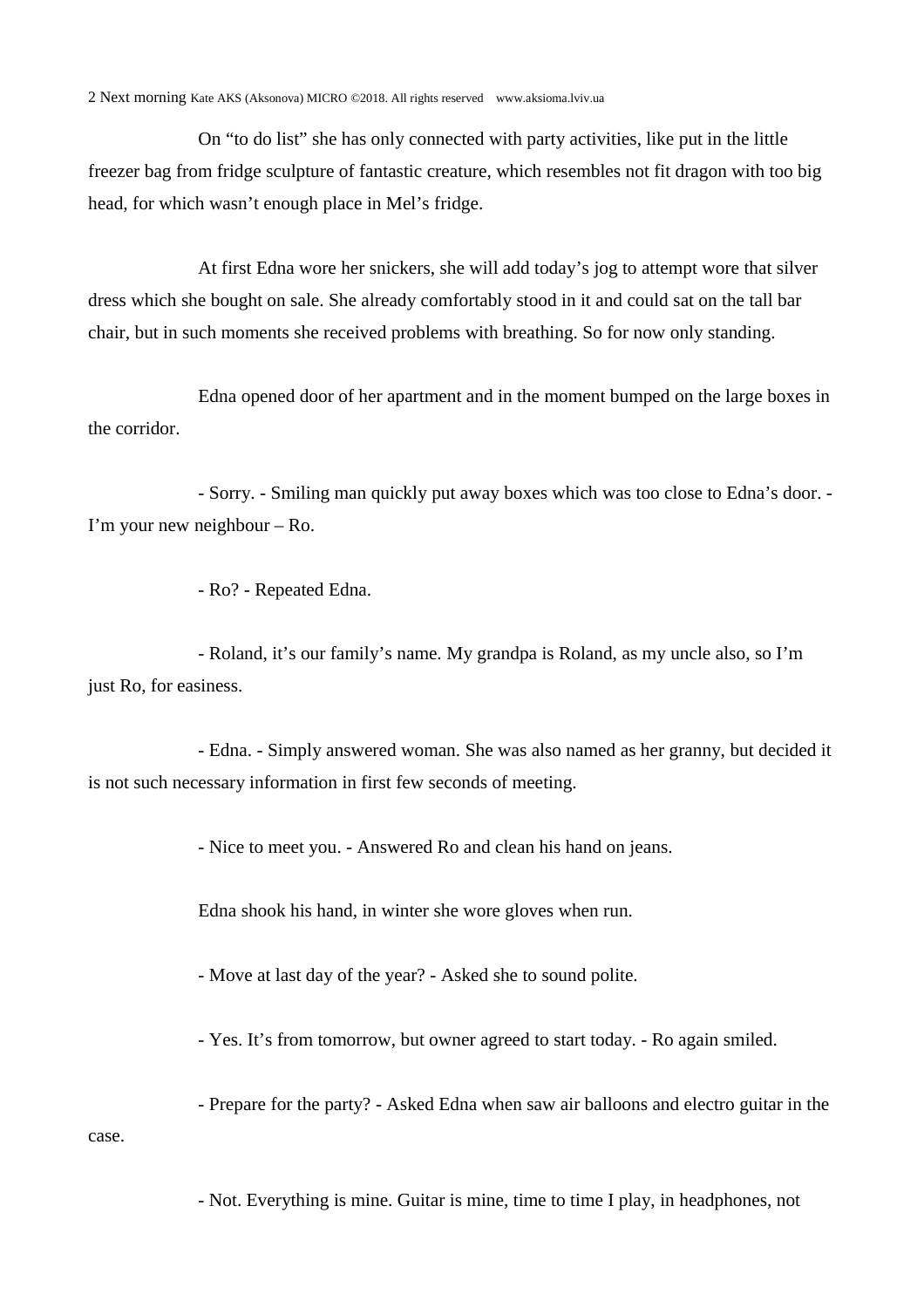worry. Piano left at home. And air balloons from party in the office to decorate my flat. If you had time, please come in any time. I will celebrate New Year here.

- Yes. Lovely. See you. - Edna smiled and walked to start "to do list" for today.

\*

Edna one more time checked her dress, everything was fine, but she will use subway, because can't stood in the taxi. She put her keys in new purse and made few steps to the elevator. Something was missing.

- Statue. - Remembered Edna and returned to her door. - What?

She tried anew. Her door didn't open no matter how many times she tried.

- What the…? - Edna phoned to locksmith's service, but they said that will be free only at 3rd of January.

Mel proposed to come and celebrate with them, but key still was in the lock and Edna couldn't left it such way. No matter how loud she knocked, neighbour didn't answer.

- Happy New Year to me. - Edna checked time. Was half to midnight. Woman throw her round purse in the door of neighbour and after few seconds it opened wide.

- Edna? - Asked Ro, on his neck were headphones, he just couldn't heard her before.

- Thank God. - Edna was ready to hug him, but guitar stopped her.

- Something happened? - Asked Ro.

- Key in the door. - Edna pointed to her trouble.

- Yes. I will try. - Ro put guitar to the wall and tried to open the door.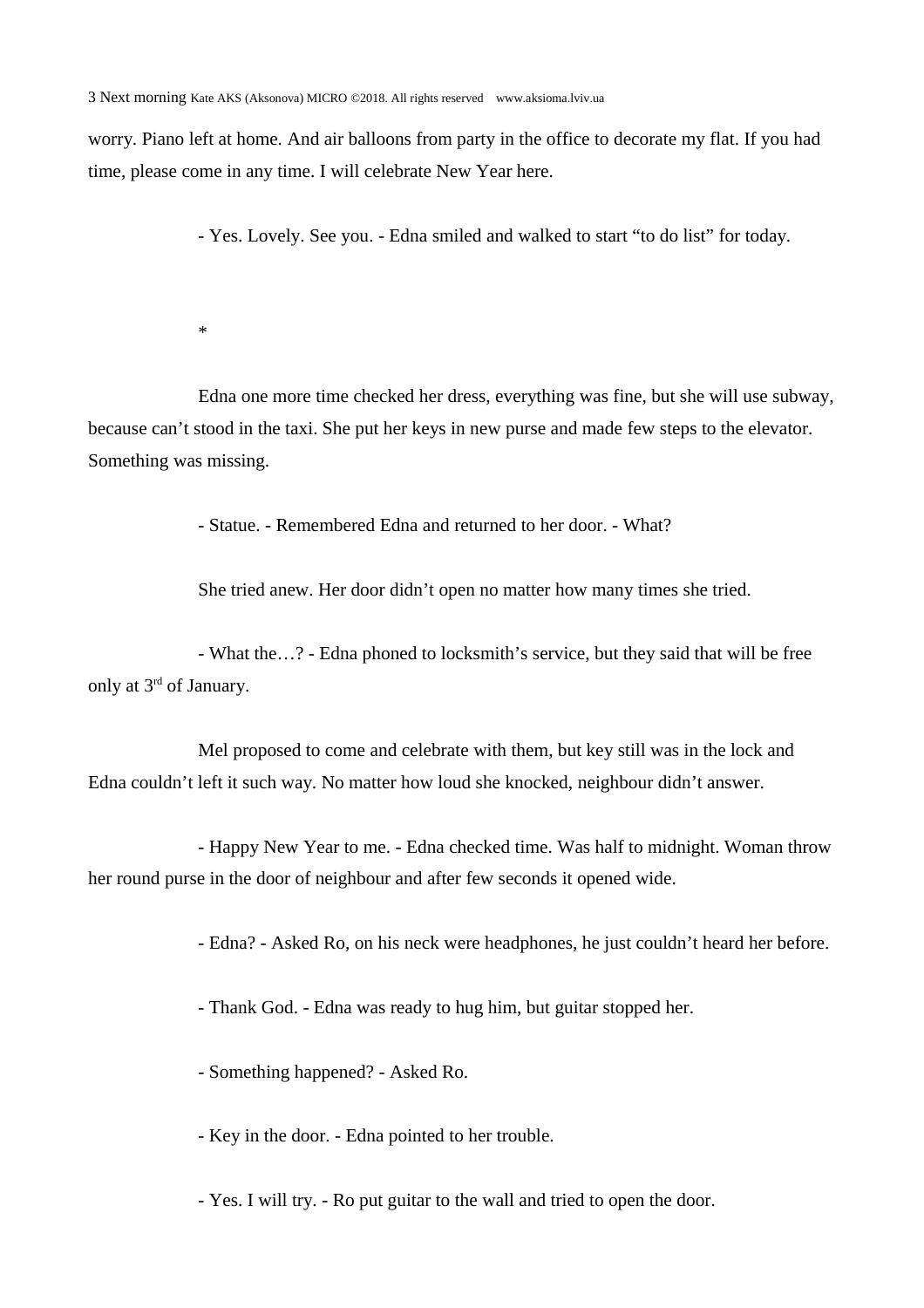- Nothing. - Said he after few attempts. - I'm sorry. Here is key, if you want to celebrate somewhere else.

Edna looked at keys on her hand and started to believe in miracles.

- I'm afraid it's too late. - She checked phone. - Ten minutes, it's unreal.

- If you didn't mind, I have enough food and drink. As neighbour, I invite you.

- Thanks. - Edna entered his flat, where unpacked were only table and sofa.

- Happy New Year, Edna.

- Happy New Year, Roland.

They looked from window to fireworks in the sky. Edna made one step back and turned, Roland was in front of her. She kissed him, because he made her New Year celebration not such miserable. Ro kissed her back, Edna didn't know with which reasons.

\*

- It's late. I should be at home. - Said Edna, because she had enough drinks for one night.

- Sure. I will accompany you to the door.

Ro walked to her door, took keys from his pocket.

- Stop. - Said Edna and tried to gave him her keys, but door was already open.

- Owner said that each key is unique. - Gasped Edna.